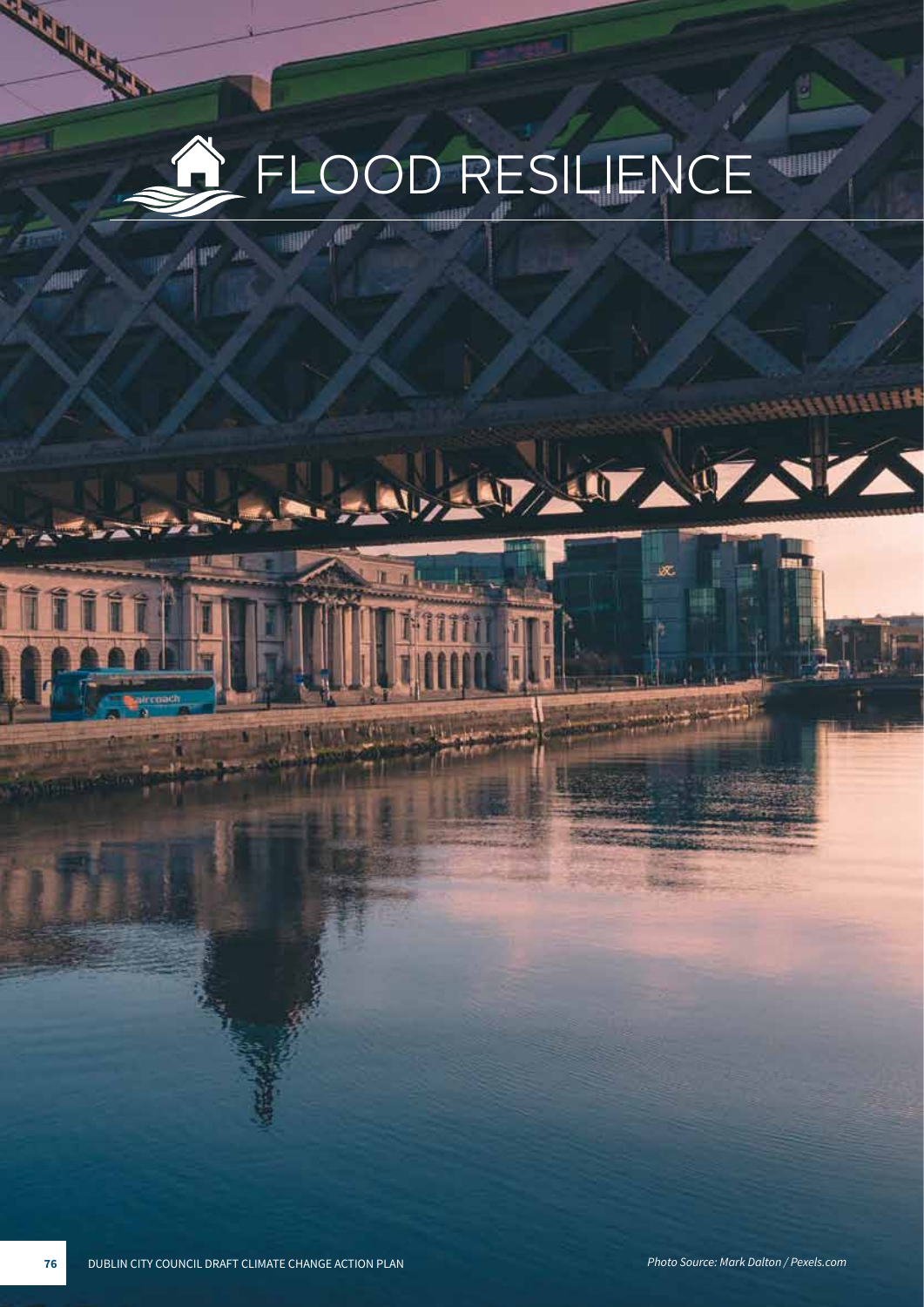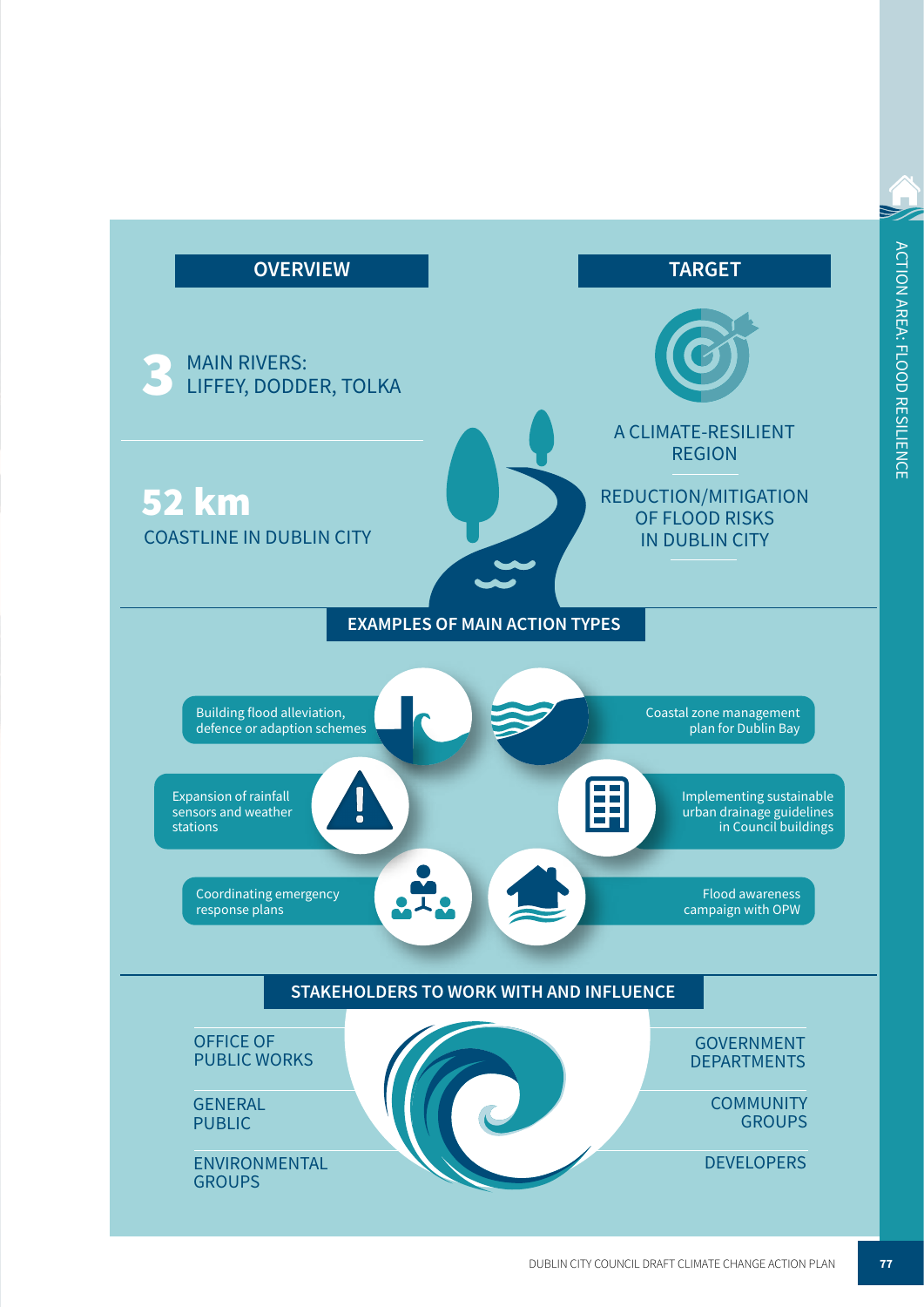**Dublin City Council's policies and**  Dublin City Council's policies and<br>objectives intend to provide high-quality **public infrastructure which aims to minimise waste, provide flood protection, reduce flood risk in Dublin City as far as possible, mitigate where possible and adapt to the impacts of climate change, protect and improve water resources/water dependent ecosystems and to support the green infrastructure network.** - Dublin City Development Plan 2016-2022

Flooding is a key climate change risk facing the Dublin Region. Climate change increases the frequency and intensity of heavy rainfall events and storm surges, which increase the risk of pluvial, fluvial and coastal flooding in vulnerable areas of the City. Extreme rainfall and weather events can also place additional pressure on the urban drainage network and water supply, which can result in network flooding and water shortages. Together with the Office of Public Works (OPW) and neighbouring local authorities, DCC is actively working to implement projects and programmes that align with the EU Floods Directive and Water Framework Directive, which call for member states to undertake strategic flood risk assessments and to favour nature-based solutions such as integrated wetlands, green infrastructure, and Sustainable urban Drainage Systems (SuDS,) to be used for adaptation and mitigation responses to achieve flood resilience.



### **FloodResilienCity Outcomes**

DCC participated in the EU Interreg IVB project, 'FloodResilienCity' (FRC). This project built on work completed in the Strategies and Actions for Flood Emergency Risk (SAFER) project, which ran from 2002 to 2008 and resulted in the development of a tidal flood forecasting and warning system, emergency response procedures and coastal flood maps. FRC ran from 2008 to 2012 with the aim of making Dublin a more flood resilient capital. This involved the development of a pluvial flood risk management strategy for Dublin, based on modelling and mapping of Dublin's pluvial flood risk. The results of FRC have informed this action plan and DCC's strategy to mitigate and adapt to pluvial flood risk. Through the project, DCC has identified three categories of measures with options for reducing pluvial flood risk in Dublin, such as:

#### **1. Community & Business Flood Resilience:**

- Awareness raising and education
- Rainwater harvesting
- Domestic rain gardens
- **2. Site Specific Measures**
	- SuDS storage and infiltration
	- Green infrastructure / bioswales
	- Surface conveyance

#### **3.Overall Measures**

- Flood warning
- Land-use management
- Vegetation management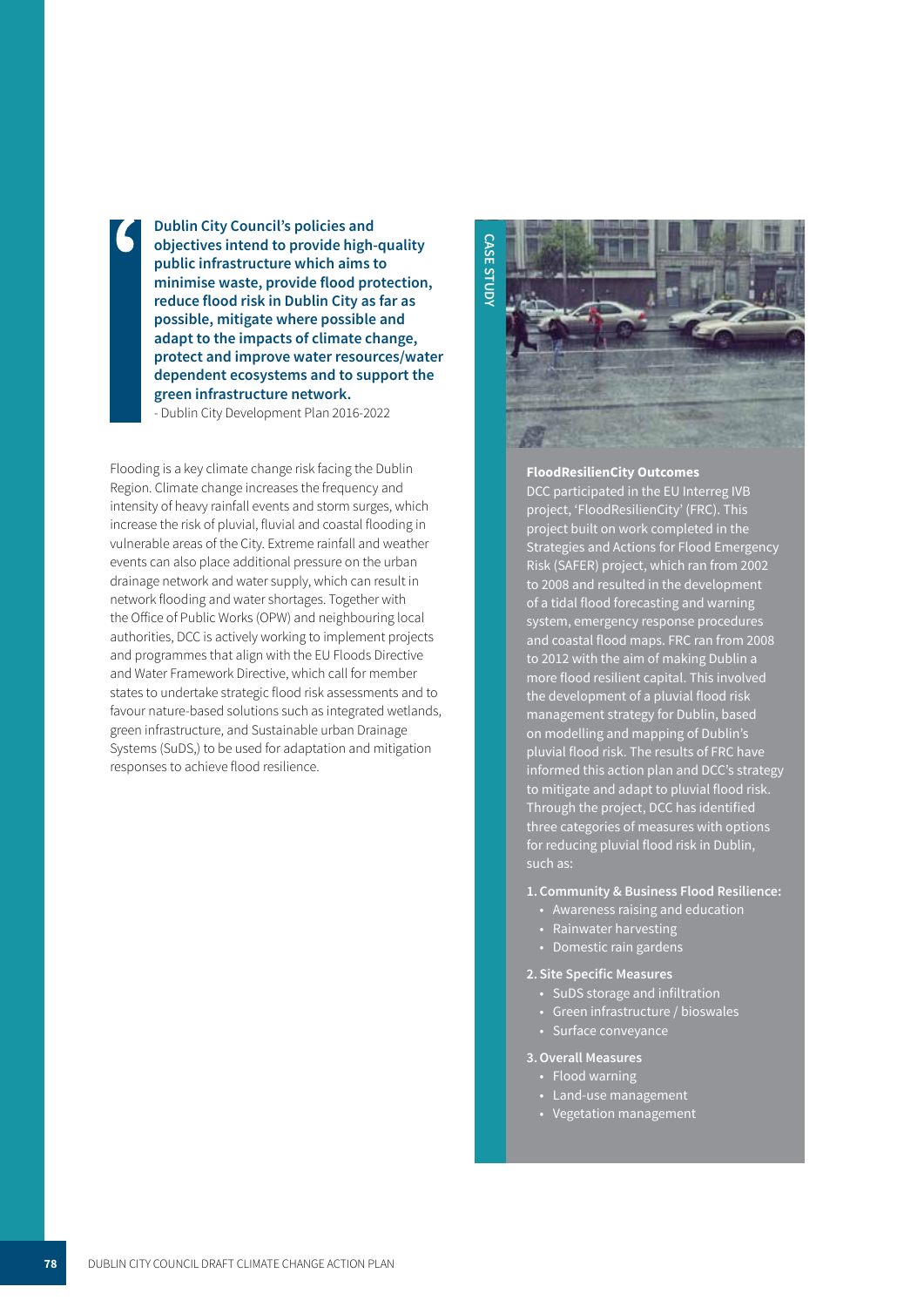### **FLOOD RISK MANAGEMENT**

In partnership with the OPW and neighbouring local authorities, DCC is working to adapt areas that are vulnerable to flooding by using comprehensive flood risk mapping. DCC is looking at measures that include natural and engineered solutions, and has adopted a FAB Plus Strategy:

- **• Flood** risk mitigation
- **• Amenity** enhancement
- **• Biodiversity** opportunity
- **• Plus:** Carbon reduction/sequestration, waste reuse, potential for regeneration, recreational enhancement



#### **Triton and Tidewatch**

Triton and Tidewatch are two tidal flood forecasting and warning systems that were developed following the coastal flood event in February 2002. Both systems make use of weather and/or surge forecasts in the Irish Sea to provide future predictions of tide levels, with Tidewatch providing forecasts up to five days in advance and Triton two days in advance.

The forecasts are used to implement emergency response procedures such as closing of flood gates within existing flood defences. For example, the flood defences along Spencer Dock, the South Campshires and the River Dodder contain a number of flood gates and demountable defences, which require closing during an extreme event and when closed, ensure that a 1-in-200-year standard of protection is provided by these defences. Thus, the tide forecasts form an important and integral element of the flood defences in these areas.

# **CASE STUDY CASE STUDY**

**Gully Monitoring SBIR Challenge** The Smart Dublin Gully Monitoring SBIR Challenge was launched in 2017 with the aim of using technology to monitor gullies, especially in high-risk areas. This monitoring involves implementing a system that provides real-time information on highrisk gullies in the City during a flood event, through a wireless network of low-cost water sensors (over 30 are now deployed). The system then notifies the closest available drainage team with this real-time information, so that City Operations can provide the most optimised response. Six companies were involved in Phase 1; three of these have now progressed to Phase 2 and have been awarded additional funding to further develop their solutions.

**CASE STUDY CASE STUDY**

#### **Connect Flooding Demonstrator**

As part of the Smart Dublin programme, DCC is working in collaboration with Intel and the CONNECT Centre to build a network of low-cost, low-powered rainfall sensors. This pilot project was initiated to revolutionise rainfall and water level monitoring around the City and to demonstrate how the Internet of Things (IoT) and smart technology can deliver smart, affordable and scalable solutions. The long-term goal is to build an experimental flood prediction and response platform. Phase 1 of the project involved the placement of eight sensors at five different locations, while Phase 2 involved the placement of a further 16 sensors at a total of eight locations across the City, which are configured to send updates to the Council every two hours. DCC will add up to 10 river-level monitors and four weathers stations, and will begin exploring the link between the data sets in relation to early flood prediction and prevention in Dublin City.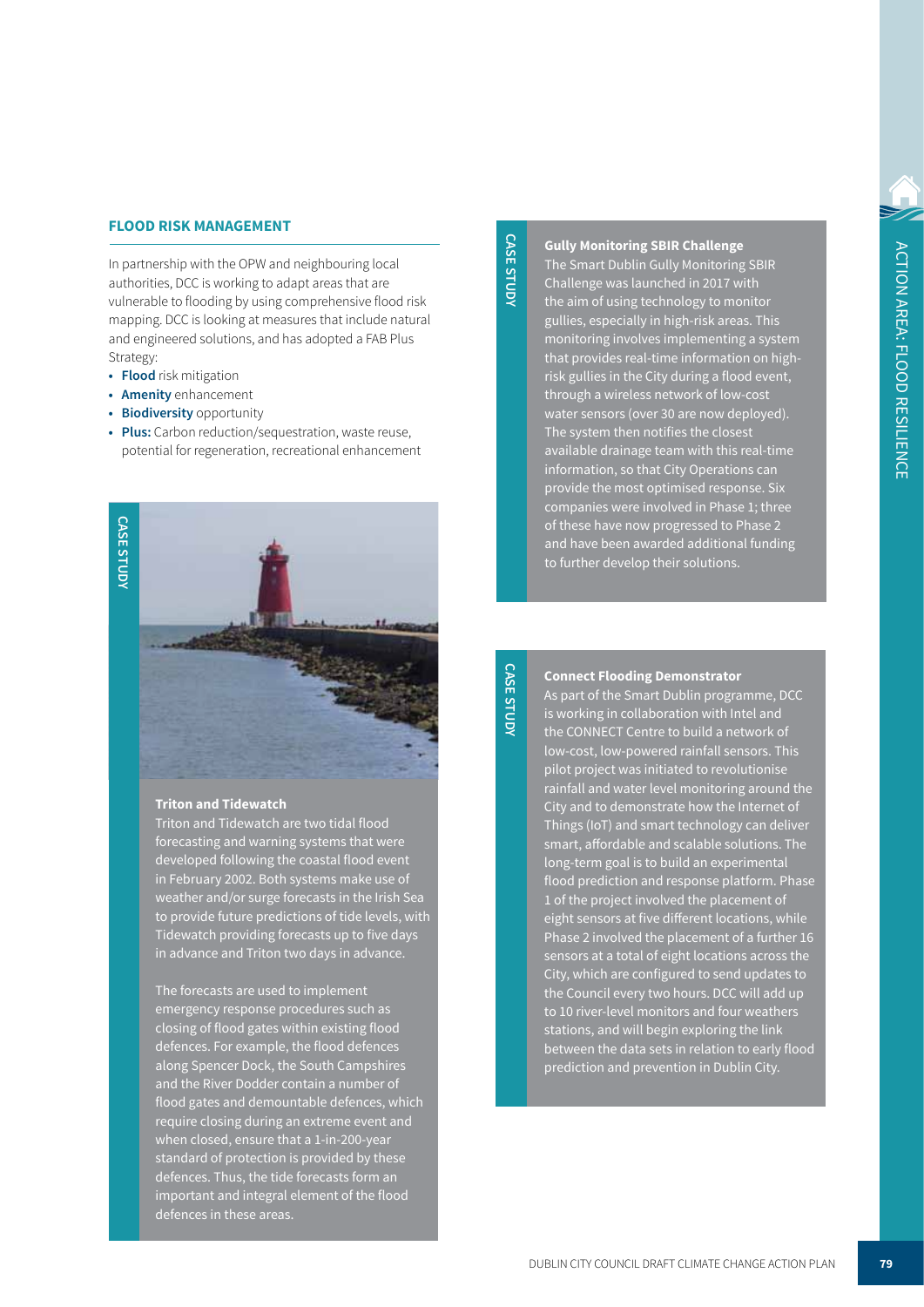#### **FLOOD DEFENCE**

While flood alleviation incorporating nature-based solutions is DCC's preferred response, there are certain areas of the City that are not suited to soft solutions. Therefore, DCC is building physical flood defences, specifically walls and Dutch dams along the North and South Campshires that take into consideration increased risk from climate change. Additionally, DCC is actively researching alternatives to physical flood defences, such as zoning policies to restrict further development in at-risk areas.

# **CASE STUDY CASE STUDY**

#### **Clontarf Promenade**

DCC aimed to provide a solution that would not only protect homes and businesses, but would provide a solution that would add value to the area. The end result is a wall that includes a segregated cycle path, providing an additional recreational option, whilst protecting homes and business properties from storm surges and flood events. The project is now serving as a model for the Sutton-to-Sandycove Cycle Way.



#### **Liffey Flood Defence**

The River Liffey is the heart of Dublin, but as a tidal river, it poses unique challenges for the City in terms of flood risk. Protecting the river and the City walls calls for a mix of solutions. For example, where access needs to be maintained (onto the Boardwalks, for example) DCC has incorporated Dutch dams within the flood walls at these gaps. These demountable defences can be closed manually when a flood risk has been forecasted by one of the operational flood forecasting systems.

Further upstream, DCC has implemented soft solutions such as increasing the buffer distance from the river's edge to reduce dependency on the hard defences downstream. Additionally, developments adjacent to the River Liffey have been required to incorporate Sustainable urban Drainage Systems and green infrastructure features to absorb rainfall; this is now required for all new developments across the City, as it increases the City's flood resilience.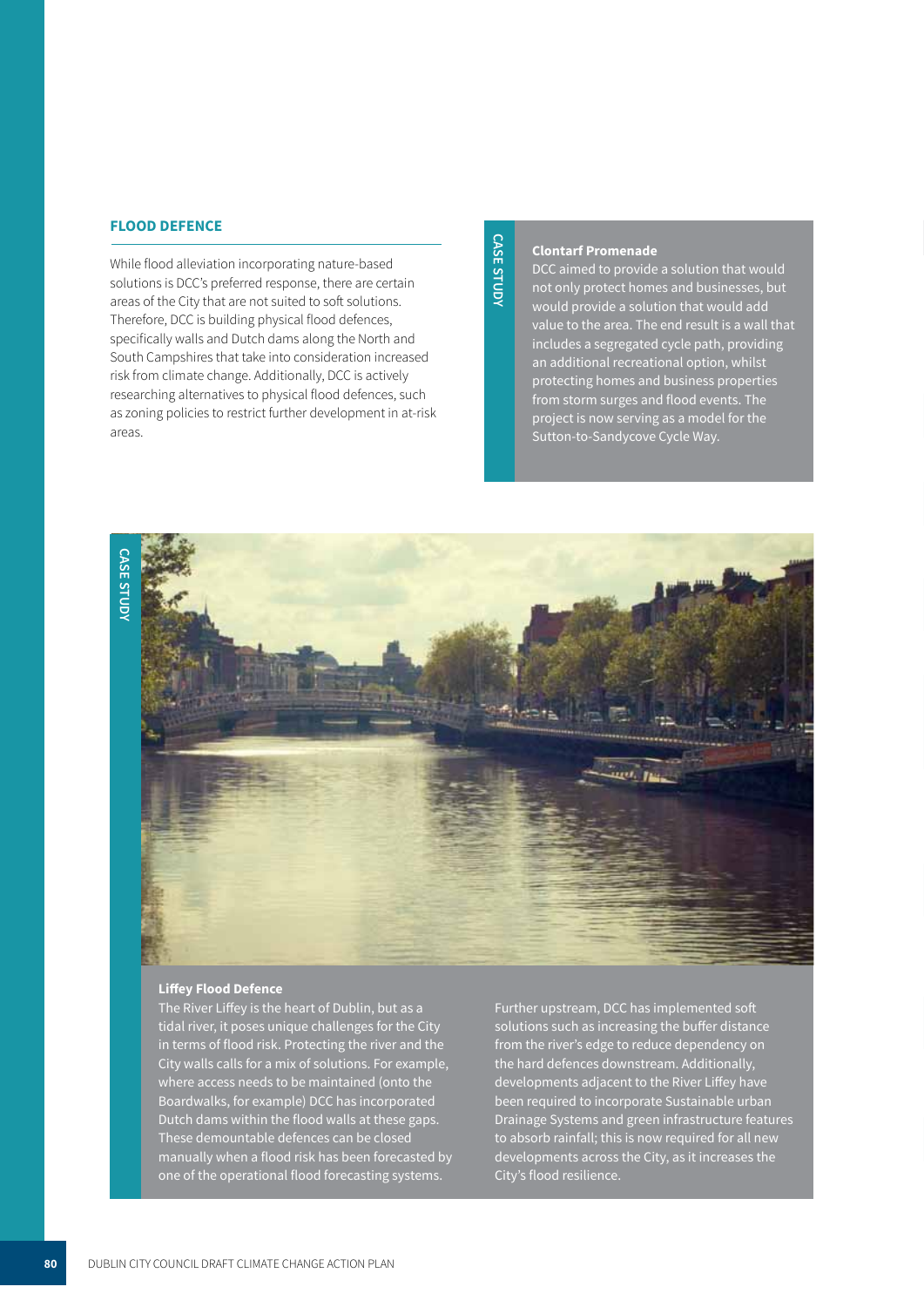

*Energy*  **Efficiency**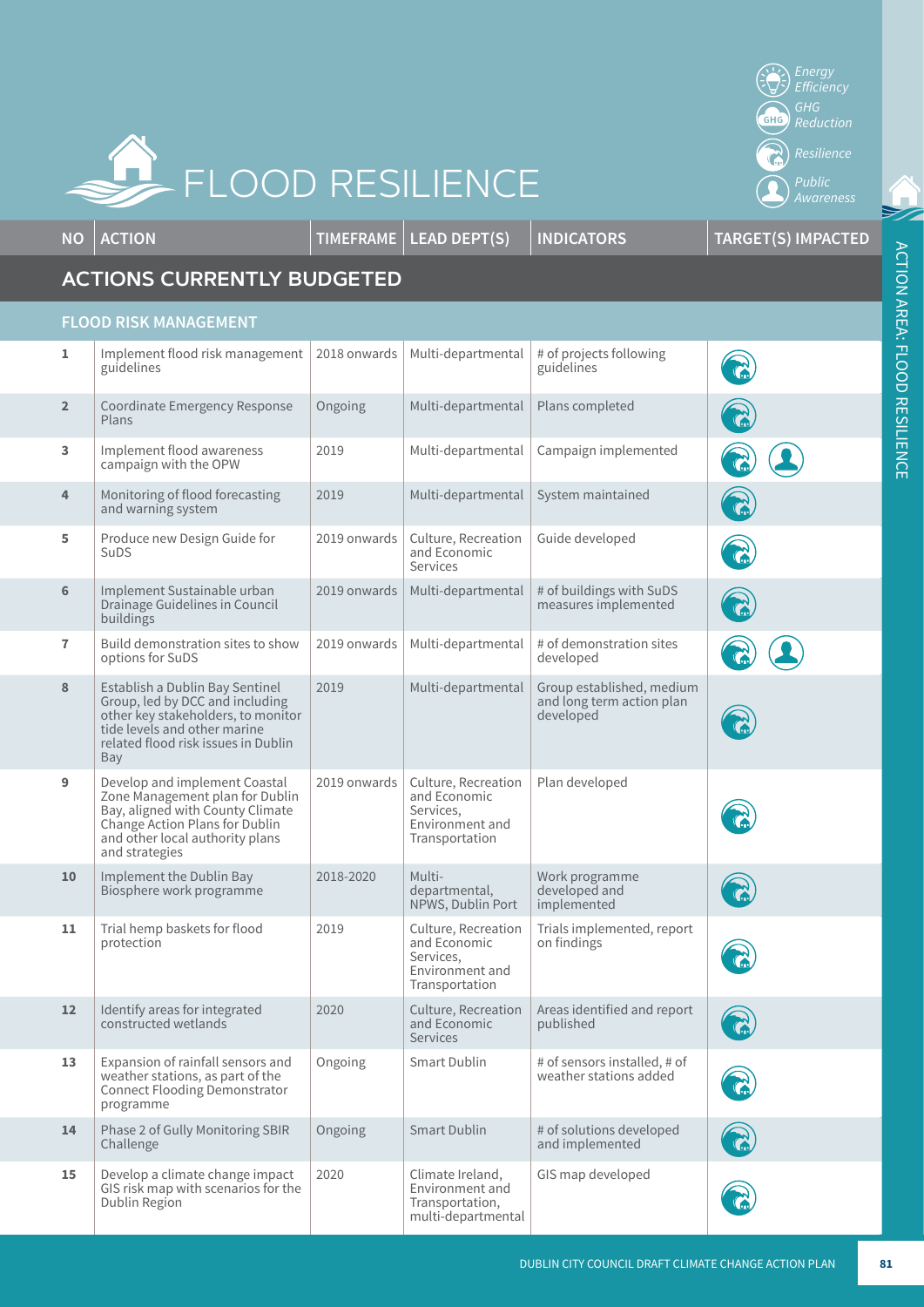

| <b>NO</b>            | <b>ACTION</b>                                                                                                                                                                                                                                                                                                                                                                                                                                                                | <b>TIMEFRAME</b> | <b>LEAD DEPT(S)</b>                                                                     | <b>INDICATORS</b>                | <b>TARGET(S) IMPACTED</b> |  |
|----------------------|------------------------------------------------------------------------------------------------------------------------------------------------------------------------------------------------------------------------------------------------------------------------------------------------------------------------------------------------------------------------------------------------------------------------------------------------------------------------------|------------------|-----------------------------------------------------------------------------------------|----------------------------------|---------------------------|--|
| 16                   | Develop template to capture impacts,<br>response and costs for all major<br>climate events                                                                                                                                                                                                                                                                                                                                                                                   | 2019             | Environment and<br>Transportation                                                       | Template developed<br>and issued |                           |  |
| 17                   | Establish a Working Group to deal with<br>the issue of pluvial flood risk. This shall<br>include:<br>• How to manage "urban creep" and<br>the increase in impermeable surfaces<br>• Promotion of SuDS early in design<br>process<br>• Development of pluvial flood<br>forecasting through use of point<br>rainfall forecasting<br>• Interim use of DCC "FLAG" meetings<br>as a model for DLAs in relation<br>to pluvial flood forecasting and<br>response<br>• Water quality | 2019             | Multi-departmental,<br>Water Framework<br>Directive Office                              | Working group<br>established     |                           |  |
| 18                   | Update DLA urban drainage and<br>flooding policies for current knowledge<br>of flood risk and the latest best<br>practice in drainage design                                                                                                                                                                                                                                                                                                                                 | 2019             | Multi-departmental                                                                      | Policies updated                 |                           |  |
| 19                   | Risk workshops to assess impacts on<br>Council services                                                                                                                                                                                                                                                                                                                                                                                                                      | 2019             | All departments                                                                         | Risks identified                 |                           |  |
| <b>FLOOD DEFENCE</b> |                                                                                                                                                                                                                                                                                                                                                                                                                                                                              |                  |                                                                                         |                                  |                           |  |
| 20                   | South Campshires Flood Defence                                                                                                                                                                                                                                                                                                                                                                                                                                               | Ongoing          | Environment and<br>Transportation,<br>Culture, Recreation and<br>Economic Services, OPW | Project completed                |                           |  |
| 21                   | Sir John Rogerson's Quay flood<br>alleviation scheme                                                                                                                                                                                                                                                                                                                                                                                                                         | 2020             | Environment and<br>Transportation,<br>Culture, Recreation and<br>Economic Services, OPW | Project completed                |                           |  |
| 22                   | North Campshires flood alleviation<br>scheme                                                                                                                                                                                                                                                                                                                                                                                                                                 | 2025             | Environment and<br>Transportation,<br>Culture, Recreation and<br>Economic Services, OPW | Project completed                |                           |  |
| 23                   | Clanmoyle flood alleviation scheme                                                                                                                                                                                                                                                                                                                                                                                                                                           | Ongoing          | Environment and<br>Transportation,<br>Culture, Recreation and<br>Economic Services, OPW | Project completed                | $\curvearrowright$        |  |
| 24                   | Wad flood alleviation scheme                                                                                                                                                                                                                                                                                                                                                                                                                                                 | 2021             | Environment and<br>Transportation,<br>Culture, Recreation and<br>Economic Services, OPW | Project completed                |                           |  |
| 25                   | Poddle flood alleviation scheme                                                                                                                                                                                                                                                                                                                                                                                                                                              | 2019             | Environment and<br>Transportation,<br>Culture, Recreation and<br>Economic Services, OPW | Project completed                |                           |  |
| 26                   | Camac flood alleviation scheme                                                                                                                                                                                                                                                                                                                                                                                                                                               | 2020             | Environment and<br>Transportation,<br>Culture, Recreation and<br>Economic Services, OPW | Project completed                |                           |  |
| 27                   | Dollymount flood alleviation scheme                                                                                                                                                                                                                                                                                                                                                                                                                                          | Ongoing          | Environment and<br>Transportation,<br>Culture, Recreation and<br>Economic Services, OPW | Project completed                |                           |  |